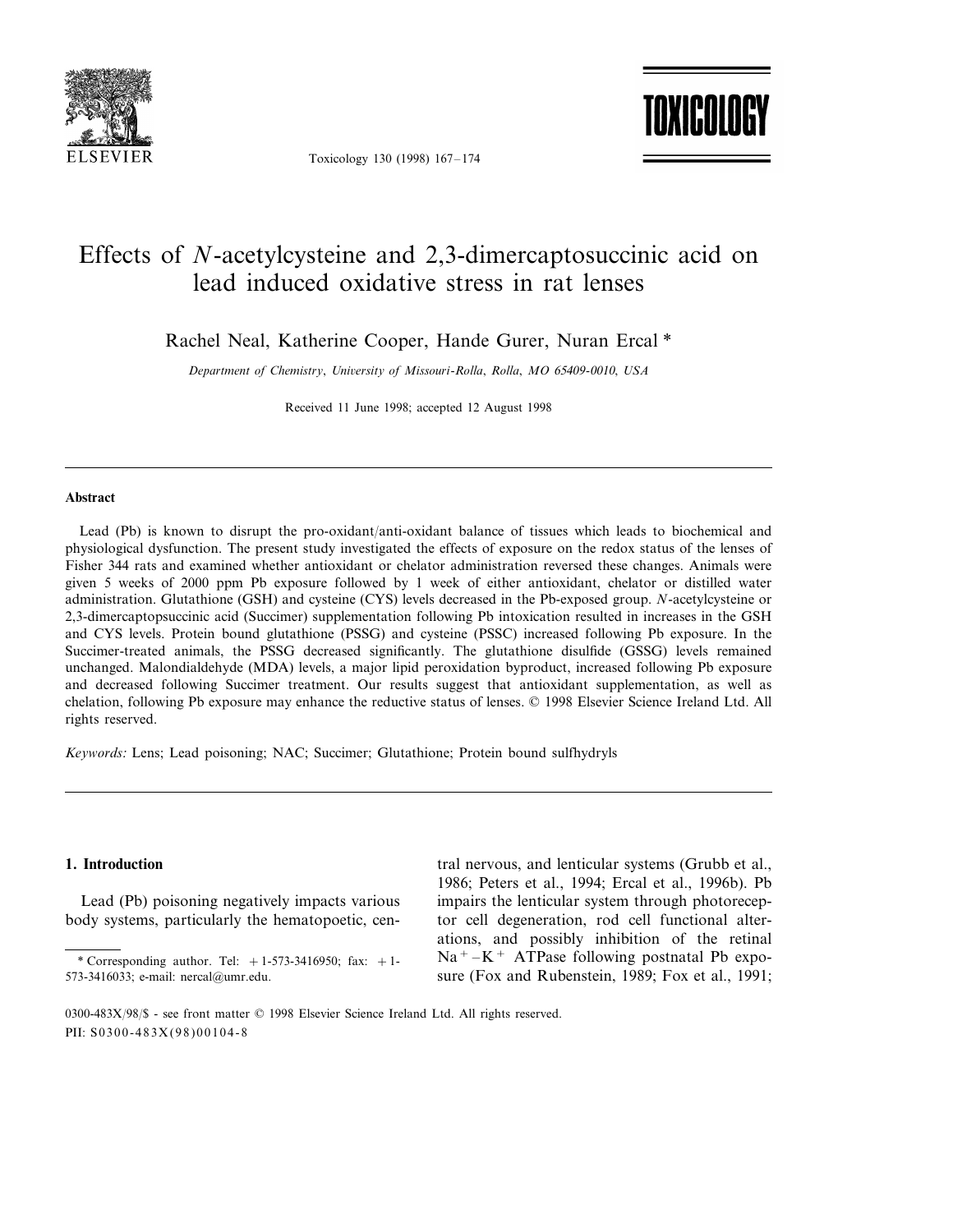Fox and Katz, 1992). Pb poisoning has also been proven to decrease the glutathione (GSH), glutathione-S-transferase (GST) and essential trace metals in rat lenses (Dwivedi, 1996).

The changes in GSH levels, as well as antioxidant enzyme activities implicate oxidative stress in the toxicity of Pb. Disruption of the reducing status of tissues leads to the formation of reactive oxygen species (ROS) which damage essential biomolecules such as proteins, lipids and DNA (Halliwell and Gutteridge, 1990; Stohs and Bagchi, 1995). Previous studies have demonstrated that, following an oxidative insult, disulfide bonding between lens proteins and cellular thiols such as GSH and cysteine (CYS) occurs prior to cataract formation (Lou et al., 1990). In addition, lipid peroxidation has been shown to be closely associated with protein S-thiolation following cataractogenesis (Geller et al., 1990). Therefore, the effect of Pb exposure on protein disulfide bonding and lipid peroxidation should be investigated to determine the extent of lenticular oxidative modification.

Our lab has previously proposed thiol supplementation to restore tissue redox status following Pb exposure (Ercal et al., 1996a). *N*-acetyl cysteine (NAC), the treatment of choice for paracetamol poisoning, is rapidly deacetylated to cysteine and thus may increase GSH levels by providing the substrate for the rate limiting step in GSH synthesis (Corcoran et al., 1985). NAC may also directly scavenge free radicals through its free sufhydryl group (Aruoma et al., 1989). Thus, NAC administration may possibly modify the lenticular redox status.

Currently, chelation is the treatment of choice in Pb poisoning. 2,3-dimercaptosuccinic acid (Succimer), a dithiol-containing metal chelator, was the first orally administered chelator approved by the FDA for treatment of childhood Pb poisoning (Mann and Tavers, 1991). It has been used in China and Russia since the 1950s, and was classified by the FDA as an 'investigational new drug' in 1989. Succimer may be used to reduce blood and tissue Pb levels, thus removing the pro-oxidizing agent which leads to alterations in the lens reductive status.

While the molecular mechanism of Pb toxicity is currently being investigated, relatively little attention has been given to inhibiting the effects of Pb poisoning on the reductive status of the lenticular system. This study was designed to test the hypothesis that the decreased GSH observed in lens during Pb poisoning may be reversed by administration of a thiol-containing antioxidant or by chelation. In addition CYS, glutathione disulfide (GSSG), protein bound GSH and CYS (PSSG and PSSC), as well as malondialdehye (MDA), were measured to further quantify the oxidative status of the lenses.

# **2. Materials and methods**

The *N*-(1-pyrenyl)-maleimide, 1,1,3,3 tetramethoxypropane, and 2-vinyl pyridine were purchased from Aldrich (Milwaukee, WI, USA). All other chemicals were obtained from Sigma (St. Louis, MO, USA).

All experiments were performed with 20 adult male Fisher 344 rats weighing  $\approx 100-150$  g each. The animals, randomized into four groups, were housed in stainless steel cages, in a temperature-controlled room (25°C) with a 12 h light:dark cycle. They were allowed distilled water and standard Purina rat chow ad libitum. The control group received distilled water for 6 weeks and the Pb group received 2000 ppm Pb acetate in distilled water for 5 weeks followed by 1 week of distilled water. The remaining animals were randomized into two groups, each of which received 2000 ppm of Pb for 5 weeks. During the sixth week, the NAC group received 800 mg/kg per day of NAC in distilled water, and the Succimer group received 90 mg/kg per day of Succimer in distilled water. Following week 6, the animals were anesthetized with metofane and blood samples were collected with Pb-free needles via intracardiac puncture. The animals were sacrificed and the lenses were collected. The samples were maintained at  $-70^{\circ}$ C until assayed.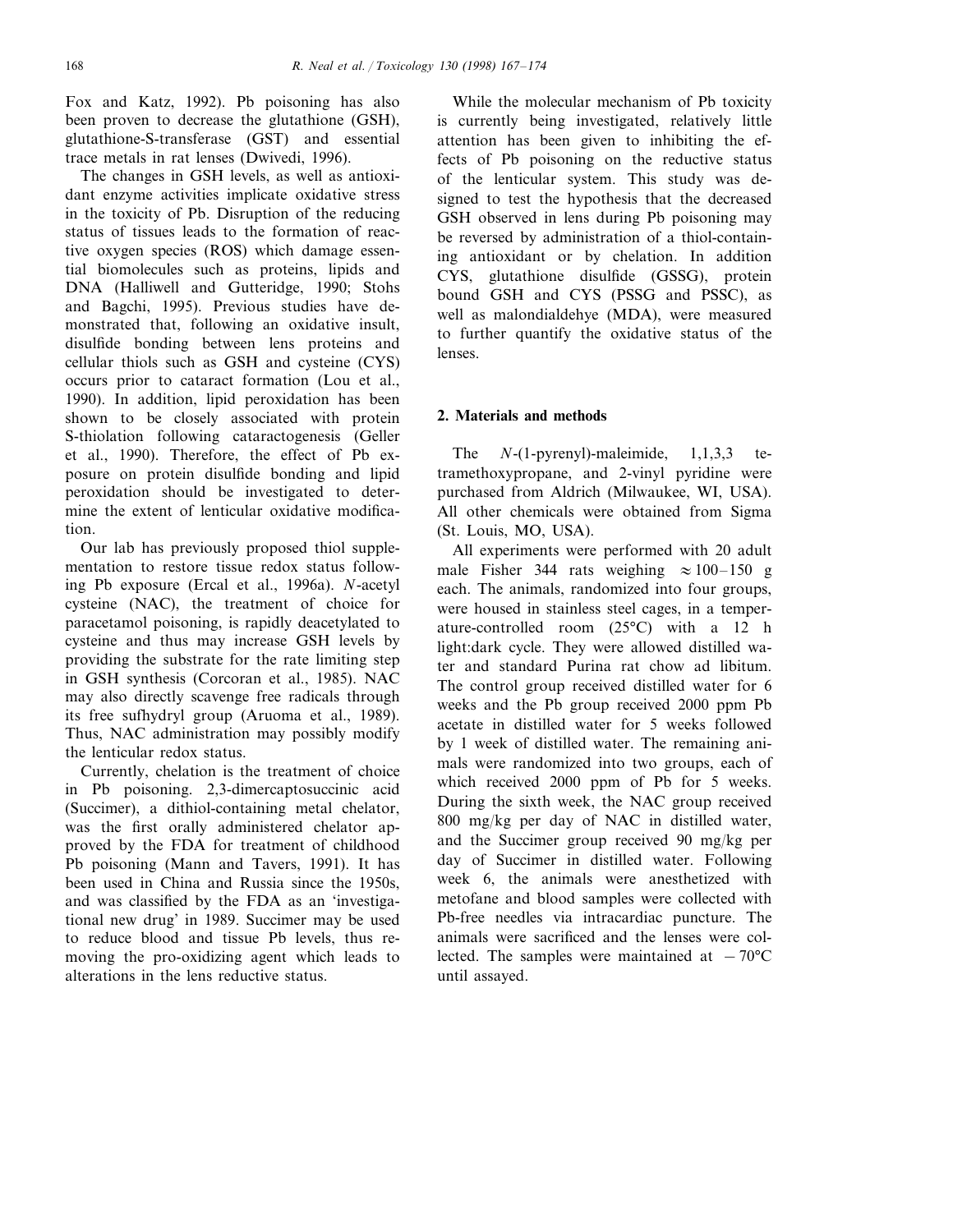## <sup>2</sup>.1. *Blood and lens Pb determination*

Blood and lens Pb levels were determined by graphite furnace atomic absorption spectroscopy in the CDC certified Analytical Laboratory of the Springfield Public Health Department

# <sup>2</sup>.2. *Glutathione and cysteine determinations by HPLC*

A new method of GSH determination was developed in this laboratory to analyze  $\gamma$ -glutamyl cycle intermediates (Winters et al., 1995). Each lens was placed in 1 ml of serine–borate buffer (100 mM Tris–HCl, 10 mM borate, 5 mM serine, 1 mM diethylenetriaminepentacetic acid, pH 7.0). The tissue was homogenized on ice for 3 min with 5 s intervals of homogenization and rest, and derivatized with *N*-(1-pyrenyl)-maleimide (NPM). This compound reacts with free sulfhydryl groups to form fluorescent derivatives. After appropriate dilution,  $250 \mu l$  a sample was added to NPM (750)  $\mu$ l, 1 mM in acetonitrile). The resulting solution was mixed and incubated at room temperature for 5 min. To stop the reaction 3 µl 2M HCl were added . After filtration through a  $0.2 \mu m$  acrodisc, the derivatized sample was injected onto a  $3 \mu m$  $C_{18}$  column in a reverse phase HPLC system. CYS has been determined with GSH since it also forms fluorescent NPM derivatives.

### <sup>2</sup>.3. *Glutathione disulfide determination by HPLC*

The determination of GSSG was accomplished by adding 44  $\mu$ l of water to 40  $\mu$ l of an appropriate dilution of the homogenate. To the sample mixture, 16  $\mu$ l of 6.25% 2-vinylpyridine in absolute ethanol were added, and the mixture was allowed to incubate at room temperature for 60 min, after which time 95  $\mu$ l of a 2 mg/ml solution of NADPH and 5 µl of a 2 units/ml solution of glutathione reductase were added. The solution was subsequently mixed and an aliquot of 100  $\mu$ l was immediately withdrawn. To this aliquot, 150  $\mu$ l of HPLC grade water and 750  $\mu$ l of 1.0 mM NPM were immediately added to perform the GSH derivatization, as mentioned above.

# <sup>2</sup>.4. *Protein bound glutathione and protein bound cysteine determination*

The new GSH method developed in this laboratory was modified as follows to measure PSSG and PSSC. The lens was homogenized in 0.5 ml of serine borate buffer and the proteins were precipitated by addition of an equal amount of ice cold 10% trichloroacetic acid (TCA). After 5 min on ice, the samples were centrifuged and the protein pellet was washed twice with ice cold TCA. The washed protein pellet was resuspended in 0.5 ml of serine borate buffer. 0.35 ml of this suspension was incubated at 37°C for 30 min with 0.145 ml of water and  $0.005$  ml of 2-mercaptoethanol (14.3) M). Following incubation, the samples were centrifuged and the resulting supernatant was derivatized with NPM (0.1 ml supernatant, 0.15 ml water, 0.75 ml NPM).

## <sup>2</sup>.5. *HPLC system*

The HPLC system (Shimadzu) comprised a model LC-10A pump, a Rheodyne injection valve with a 20  $\mu$ l injection filling loop, and a model RF535 fluorescence spectrophotometer operating at an excitation wavelength of 330 nm and an emission wavelength of 375 nm. The HPLC column was  $100 \times 4.6$  mm and packed with 3  $\mu$ m particles of  $C_{18}$  packing material. The mobile phase was 35% water and 65% acetonitrile containing 1 ml/l acetic acid and 1 ml/l *o*-phosphoric acid. The NPM derivatives were eluted from the column isocratically at a flow rate of 0.5 ml/min. Quantitation of the peaks from the HPLC system was performed with a Chromatopac, model C-R601 (Shimadzu).

#### <sup>2</sup>.6. *Malondialdehyde determinations by HPLC*

To 0.350 ml of lens homogenate, 0.550 ml of 5% trichloroacetic acid (TCA) and 0.100 ml of 500 ppm butylated hydroxytoluene (BHT) in methanol were added. The sample was then heated in a boiling water bath for 30 min. After cooling on ice, the samples were centrifuged at  $1000 \times g$  for 10 min. The supernatant was mixed 1:1 with saturated thiobarbituric acid (TBA). The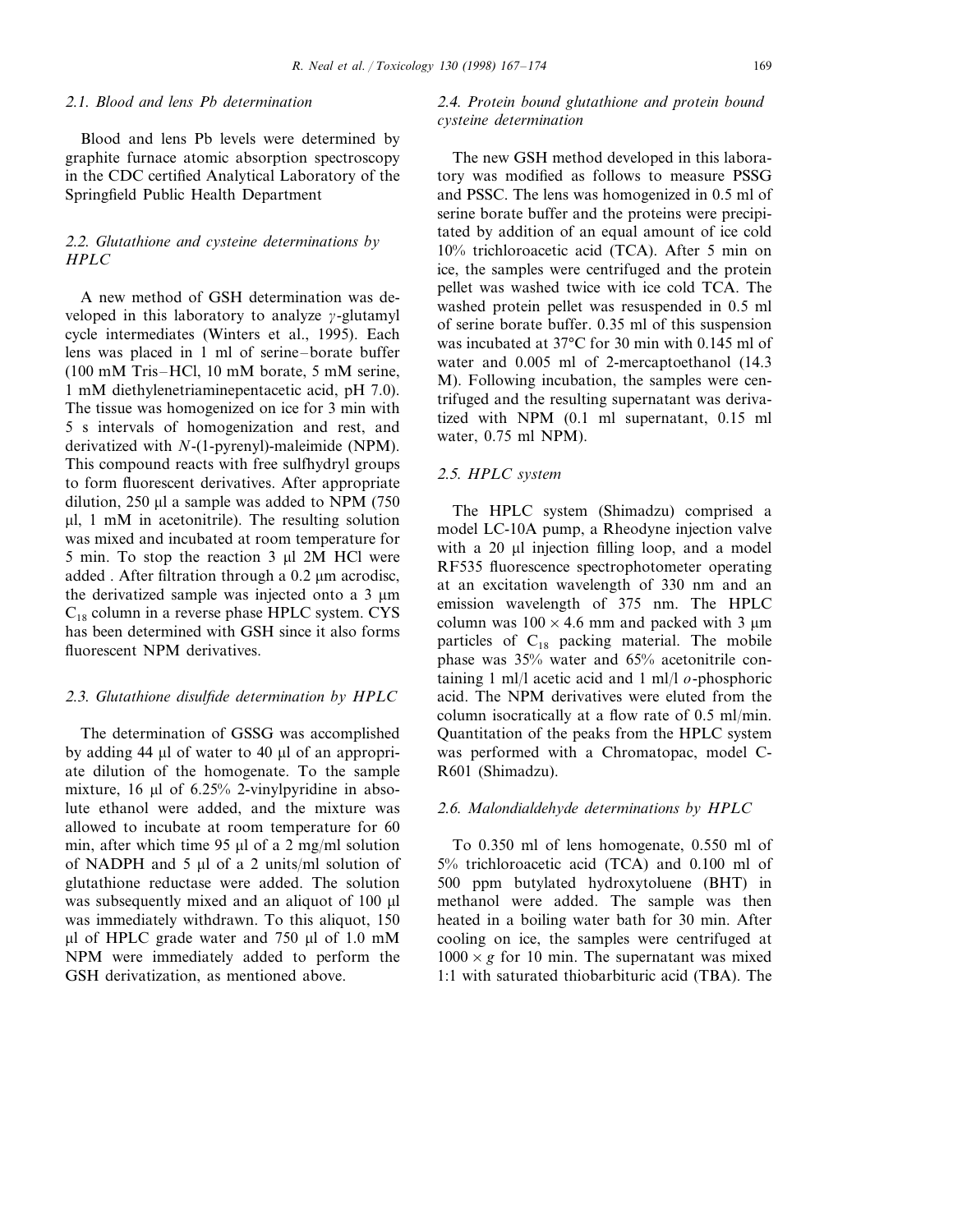sample was once again heated in a boiling water bath for 30 min. After cooling on ice, 0.50 ml of the sample was extracted with 1.00 ml of *n*-butanol and centrifuged to facilitate the separation of the two phases (Draper et al., 1993). The resulting organic layer was first filtered through a  $0.45 \mu m$  acrodisc and then injected onto a reverse phase  $250 \times 4.6$  mm 3 µm C<sub>18</sub> column. The mobile phase for this system was composed of 30% acetonitrile and 0.6% tetrahydrofuran in 5 mM phosphate buffer (pH 7.0). The reaction complexes were eluted from the column isocratically at a flow rate of 0.70 ml/min. 1,1,3,3-Tetramethoxypropane was used as standard.

## <sup>2</sup>.7. *Protein determination*

The Bradford method was used to determine the protein content of the tissue samples using concentrated Coomassie Blue (Bio-Rad) and optical density determinations at 595 nm (Bradford, 1976). A standard curve using bovine serum albumin was constructed. The homogenized tissues were subjected to appropriate dilutions before protein was determined.

#### <sup>2</sup>.8. *Statistical analysis*

Tabulated values represent means  $+$  S.D.s of at least four data points. One-way analysis of variance (ANOVA) and the Student–Newman–Keuls multiple comparison test was used to analyze data from experimental and control groups. *P* values  $< 0.05$  were considered significant.

## **3. Results**

Pb treatment caused an increase in blood Pb levels (Table 1). NAC administration caused a significant decrease in blood Pb levels  $(P < 0.05)$ . However, Succimer administration returned the blood Pb levels to near normal.

Pb exposure caused a significant decrease in the GSH and CYS levels of lens in the experimental groups as compared to the control group (Table 2). NAC or Succimer treatment following Pb exposure caused the GSH levels of lens to return to

| Table 1 |  |                                                           |  |  |
|---------|--|-----------------------------------------------------------|--|--|
|         |  | Effect of NAC or Succimer on blood Pb levels <sup>a</sup> |  |  |

|                 | Blood Pb levels     |  |
|-----------------|---------------------|--|
| Control         | $1.0 + 0.0$         |  |
| Ph              | $34.8 + 4.2^b$      |  |
| $Pb + NAC$      | $25.3 + 2.9^{b,c}$  |  |
| $Pb + Succimer$ | $2.5 + 1.0^{\circ}$ |  |

 $A^{a}$  *N*-acetylcysteine is abbreviated as NAC; units are  $\mu$ g/dl;  $n = 4$ –6 Fisher 344 rats per group.

 $\frac{b}{P}$  *P* < 0.05 as compared to control.

 $\degree$  *P* < 0.05 as compared to control.

near control levels. Although the CYS levels increased following NAC or Succimer administration, the results were not statistically significant when compared to the control or the Pb-treated groups.

The GSSG levels in all treatment groups were unchanged (Table 3). Pb exposure caused a significant increase in the PSSG and PSSC levels but NAC treatment did not result in any changes in the PSSG or PSSC levels. Succimer administration significantly decreased the PSSG levels while the PSSC levels remained unchanged.

Pb exposure resulted in a significant increase in the MDA levels in the lens (Fig. 1). NAC administration had no beneficial effect. However, a significant decrease in the MDA levels was observed following Succimer administration.

Table 2

Effect of NAC or Succimer on GSH and CYS of Pb-exposed lensa

|                 | GSH                   | <b>CYS</b>            |
|-----------------|-----------------------|-----------------------|
| Control         | $9.84 + 0.98^{\circ}$ | $1.04 + 0.03^{\circ}$ |
| Ph              | $4.61 + 0.59^{\rm b}$ | $0.69 + 0.16^b$       |
| $Pb + NAC$      | $7.40 + 1.50^{\circ}$ | $0.85 + 0.06$         |
| $Pb + Succimer$ | $8.29 + 2.66^{\circ}$ | $0.88 + 0.11$         |

<sup>a</sup> Glutathione, cysteine, and *N*-acetylcysteine are abbreviated as GSH, CYS, and NAC, respectively; units are nmol/mg protein;  $n = 4$ –6 Fisher 344 rats per group.

 $b$  *P*<0.05 as compared to control.

 $\degree$  *P* < 0.05 as compared to Pb.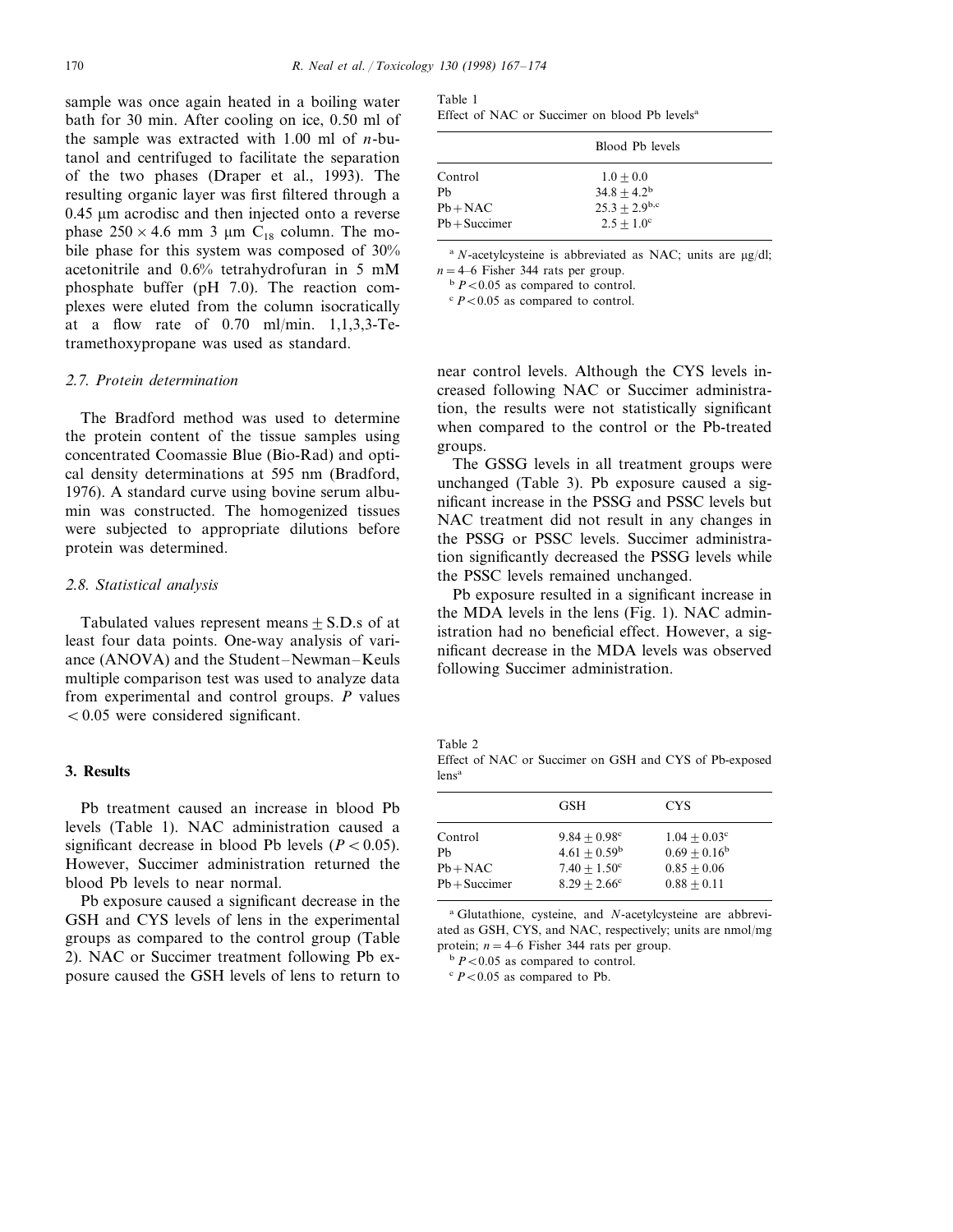Table 3 Effect of NAC or Succimer on GSSG, PSSG, and PSSC levels in Pb-exposed lens<sup>a</sup>

|                                                | <b>GSSG</b>                                                      | PSSG                                                                     | <b>PSSC</b>                                                                          |
|------------------------------------------------|------------------------------------------------------------------|--------------------------------------------------------------------------|--------------------------------------------------------------------------------------|
| Control<br>Pb<br>$Pb + NAC$<br>$Pb + Succimer$ | $2.69 + 0.76$<br>$1.51 + 0.95$<br>$2.46 + 1.14$<br>$1.50 + 0.63$ | $0.02 + 0.16$ <sup>c</sup><br>$0.18 + 0.02^b$<br>$0.20 + 0.06^b$<br>0.08 | $0.28 + 0.16^{\circ}$<br>$0.57 + 0.03^{\rm b}$<br>$0.89 + 0.44^b$<br>$0.59 + 0.12^b$ |
|                                                |                                                                  | $\pm$ 0.01 <sup>b,c</sup>                                                |                                                                                      |

<sup>a</sup> Gluthathione disulfide, protein bound glutathione, protein bound cysteine, and *N*-acetylcysteine are abbreviated as GSSG, PSSG, PSSC, and NAC, respectively; units are nmol/ mg protein;  $n = 4-6$  Fisher 344 rats per group.

 $\binom{b}{b}$  *P*<0.05 as compared to control.

 $\degree$  *P* < 0.05 as compared to Pb.

## **4. Discussion**

Pb is a pervasive environmental pollutant whose mechanism of toxicity is currently being investigated. Pb inhibits the heart, brain (Nechay and Saunders, 1978), retinal and possibly the lenticular (Bender, 1994)  $Na^+ - K^+$  ATPase pump activity. In addition, Pb accumulates in the epithelial layer of the lens, possibly through anionic interaction at the plasma membrane (Grubb et al., 1986). Unlike transition metals, Pb does not readily undergo valence changes (Stohs and Bagchi, 1995). In cerebral synaptosomal suspensions, Pb acetate appeared to enhance the pro-oxidant properties of ferrous iron but not to initiate excess generation of ROS in the same system (Bondy and Guo, 1996).



Fig. 1.  ${}^{\alpha}P$  < 0.05 as compared to Pb group;  ${}^{\beta}P$  < 0.05 as compared to control group; *N*-acetylcysteine and Succimer are abbreviated as NAC and SUCC.

While Pb may not directly generate ROS, evidence supports an indirect effect on antioxidant systems. Low level Pb exposure has resulted in decreased activity of GST (Dwivedi, 1996). In addition, Dwivedi (1987) has shown that low level Pb exposure decreases the GSH content of the rat lens by  $\approx 50\%$ . In the present study, the GSH levels in the lens were also decreased by 50% along with a 30% decrease in the CYS levels. The decline in GSH levels may be partially due to the observed decline in CYS availability following Pb exposure since CYS incorporation is a rate limiting step in GSH synthesis (Richmann and Meister, 1975). In addition, glutathione synthesis may also be inhibited due to enzyme active site modifications by Pb. However, oxidative conversion of the free sulfhydryl in GSH and CYS to a disulfide must account for part of the free thiol lost during an oxidative stress episode.

In tissues such as liver and brain, GSH is oxidized to GSSG in the presence of ROS resulting in a shift in the redox status of these tissues (Meister, 1981; Kaplowitz et al., 1985). However, previous studies have shown that GSSG does not accumulate in the lens during an oxidative stress episode (Lou and Dickerson, 1992; Willis and Schleich, 1996). Willis and Schleich (1996) proposed a mechanism for PSSG formation from GSSG that provides an alternative pathway for GSSG removal from the non-vascularized lens. Our study confirms that GSSG does not accumulate in the lens since no change in GSSG levels was observed following GSH depletion by Pb exposure.

PSSG and PSSC formation has been proposed as a possible protective mechanism guarding against protein–protein aggregation which occurs following oxidative stress prior to cataractogenesis (Willis and Schleich, 1996).  $H_2O_2$ -treated lenses demonstrated a loss in GSH, with an associated cortical haziness and swelling, as well as increases in PSSG and PSSC preceding protein–protein conjugation (Lou et al., 1995). Human age-related cataracts also have a significantly greater amount of protein–thiol mixed disulfides when compared to age-matched normal lenses (Lou et al., 1990). In the present study we have demonstrated that, following Pb exposure, the PSSG levels in lens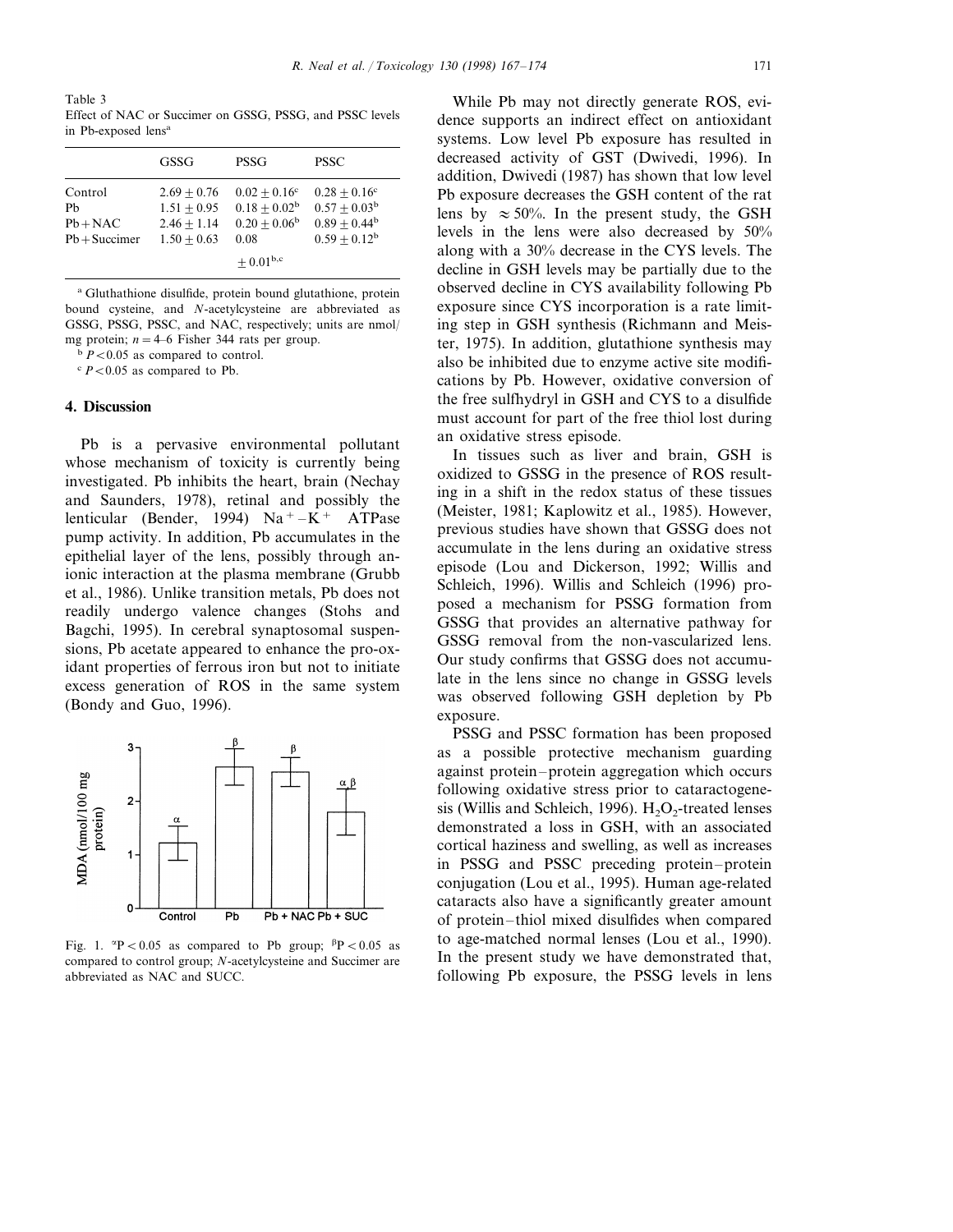were dramatically increased and the PSSC levels were doubled. This indirectly confirms Dwivedi's hypothesis that Pb exposure may induce oxidative modification of the lens proteins which leads to functional damage in the form of cataractogenesis.

Alterations in the lens reductive status are also accompanied by increased lipid peroxidation during cataract formation (Babizhayev, 1996). In the membranes, lipid hydroperoxides may induce changes in permeability, order of lipid–protein environment and cause an uncoupling of the membrane bound  $Na^+ - K^+$  AT-Pase (Bender, 1994). The peroxidative damage to the lens cell membranes and biomolecules, induced by the lack of reductive detoxification of phospholipid hydroperoxides, has been proposed as a triggering mechanism of cataractogenesis (Babizhayev et al., 1992). MDA, a well-known lipid hydroperoxide decomposition product, increased in the lens following Pb exposure with concurrent declines in GSH and CYS. This further supports the hypothesis that Pb induces oxidative stress in the lens which may eventually lead to functional damage.

NAC, a thiol-containing antioxidant, is a poor scavenger of the superoxide anion and reacts slowly with  $H_2O_2$ . However, NAC is a powerful scavenger of HOCl and the hydroxyl radical (Aruoma et al., 1989). Thus NAC may act directly as a free radical scavenger or indirectly, following deacetylation, as a GSH precursor. In the present study, NAC administration following Pb exposure resulted in a significant increase in GSH levels in the lens. However, following NAC administration the CYS levels were intermediate between the control and Pb groups, resulting in no statistically significant changes in the CYS levels. It is possible that any additionally available CYS was rapidly converted to GSH. The PSSG, PSSC, and MDA levels were not significantly different from those in the Pb-exposed lenses. As noted previously, alterations in PSSG due to low level oxidative challenge may be reversed following oxidant removal (Lou et al., 1995). It is not surprising that NAC administration did not return these parameters to control levels since the pro-oxidant, Pb, is not completely chelated by NAC (Ercal et al., 1996a). This study demonstrated NAC's ability to return the GSH levels of Pb-exposed lenses to near control levels, further implicating oxidative stress as a possible factor in Pb toxicity.

Chelating agents are traditionally used to remove Pb from bones and soft tissues. Succimer is effective in lowering blood Pb levels in children with severe Pb poisoning  $(>45 \text{ }\mu\text{g/dl}).$ Succimer also decreases the Pb burden of soft tissues such as blood, brain, and kidney (Mann and Tavers, 1991) and also removes Pb from bone (Pappas et al., 1995). In the present study, Pb chelation resulted in a partial restoration of the lens redox status as evidenced by increases in the GSH levels and decreases in the PSSG and MDA levels. Wang et al. (1997) proposed that PSSG was a better substrate than PSSC for thioltransferase, an oxidoreductase which reduces protein–thiol mixed disulfides following elimination of oxidative stress, since PSSG was more efficiently removed than PSSC following  $H<sub>2</sub>O<sub>2</sub>$  exposure in cultured pig lenses. This possibly explains why, following Pb chelation, the PSSG levels decreased while the PSSC levels remained unchanged. We propose that chelation therapy at lower blood Pb levels  $\zeta < 45$  µg/dl, as in this study) may have a beneficial effect upon the lens. However, following discontinuation of chelation therapy a subsequent increase in tissue and blood Pb burden associated with systemic Pb re-equilibration (Mann and Tavers, 1991) may result in a return to an oxidative imbalance in the lens.

The goal of this study was to examine the extent of oxidative stress in the rat lens following Pb exposure. We have demonstrated oxidative modification of protein sulfhydryl residues and lipids as well as confirming decreases in GSH levels following Pb administration. We have also shown that NAC or Succimer administration following Pb exposure can modify the observed decline in GSH levels of the lens. Since disturbance of the reductive status of the lens preceeds cataractogenesis, long term Pb exposure may be a risk factor for cataract development.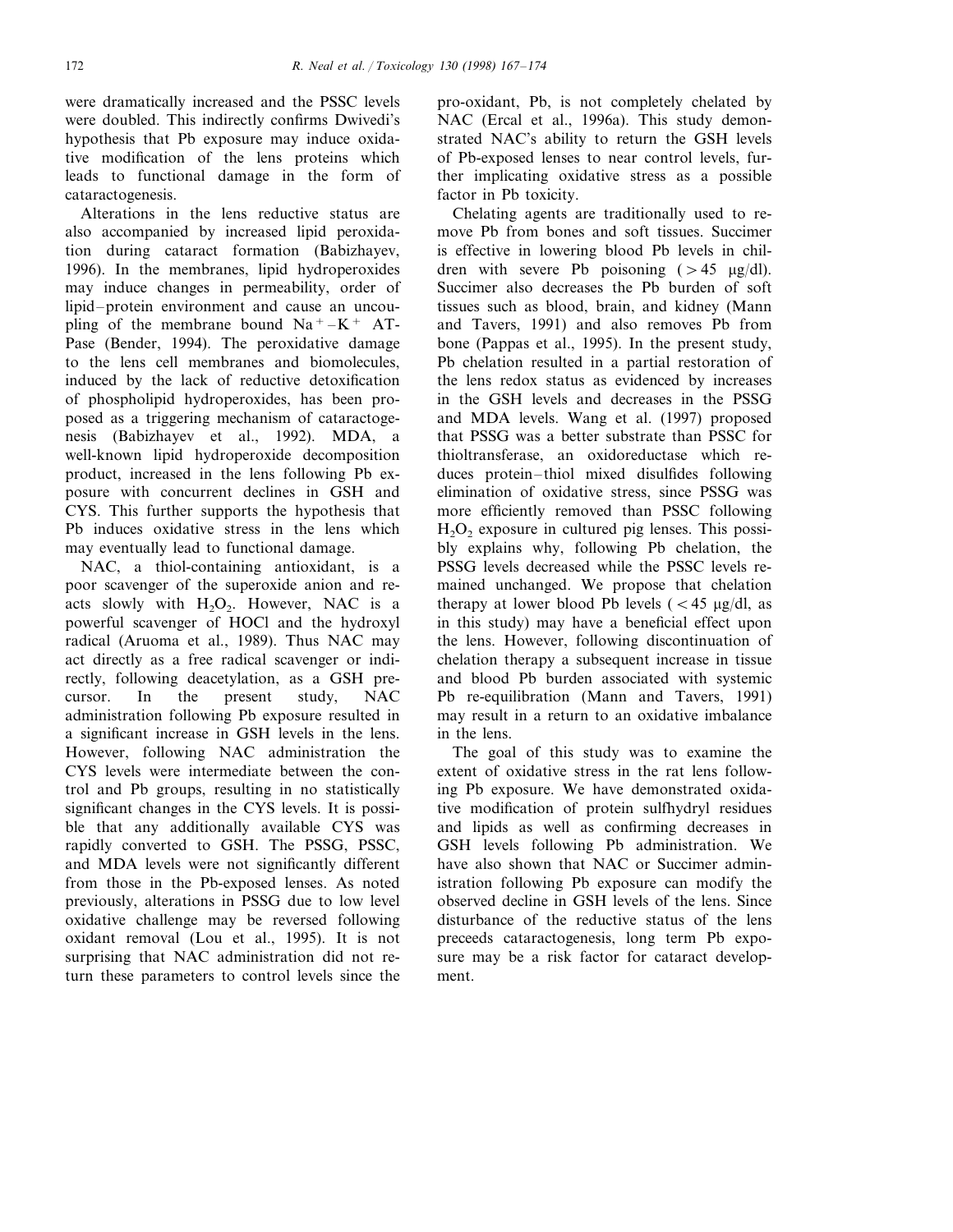#### **Acknowledgements**

The authors would like to sincerely thank Gary Kellogg for his technical assistance. Dr Ercal was supported by 1R15ES08016-01 from the NIEHS, NIH and the contents of this paper are solely the responsibility of the authors and do not necessarily represent the official views of the NIEHS or NIH. Hande Gurer was supported by the Turkish Scientific and Technical Research Council.

### **References**

- Aruoma, O.I., Halliwell, B., Hoey, B.M., Butler, J., 1989. The antioxidant action of *N*-acetylcysteine: its reaction with hydrogen peroxide, hydroxyl radical, superoxide, and hypochlorous acid. Free Rad. Biol. Med. 6, 593–597.
- Babizhayev, M.A., 1996. Failure to withstand oxidative stress induced by phospholipid hydroperoxides as a possible cause of the lens opacities in systemic diseases and ageing. Biochim. Biophys. Acta 1315, 87–99.
- Babizhayev, M.A., Deyev, A.I., Chernikov, A.V., 1992. Peroxide-metabolizing systems of the crystalline lens. Biochim. Biophys. Acta 1138, 11–19.
- Bender, C.J., 1994. A hypothetical mechanism for toxic cataract due to oxidative damage to the lens epithelial membrane. Med. Hypotheses 43, 307–311.
- Bondy, S.C., Guo, S.X., 1996. Lead potentiates iron induced formation of reactive oxygen species. Toxicol. Lett. 87, 109–112.
- Bradford, M.A., 1976. Rapid and sensitive method for the quantitation of microgram quantities of protein utilizing the principle of protein–dye binding. Anal. Biochem. 72, 248–256.
- Corcoran, G.B., Todd, E.L., Racz, W.J., Hughes, H., Smith, C.V., Mitchell, J.R., 1985. Effects of *N*-acetylcysteine on the disposition and metabolism of acetaminophen in mice. J. Pharmacol. Exp. Ther. 232, 857–863.
- Draper, H.H., Squires, E.J., Mahmoodi, H., Wu, J., Agarwal, S., Hadley, M.A., 1993. Comparative evaluation of thiobarbituric acid methods for the determination of malondialdehyde in biological materials. Free Rad. Biol. Med. 15, 353–363.
- Dwivedi, R., 1987. Effects of lead exposure on the glutathione metabolism of rat lenses. J. Toxicol. Cut. Ocular Toxicol. 6, 183–191.
- Dwivedi, R., 1996. Lead exposure alters the drug metabolic activity and the homeostasis of essential metal ions in the lenticular system or the rat. Environ. Pollution. 94, 61–66.
- Ercal, N., Treeratphan, P., Lutz, P., Hammond, T., Matthews, R.H., 1996. *N*-acetylcysteine protects Chinese hamster ovary (CHO) cells from lead induced oxidative stress. Toxicology 108, 57–64.
- Ercal, N., Treeratphan, P., Hammond, T.C., Matthews, R.H., Grannemann, N., Spitz, D., 1996. In vivo indices of oxidative stress in lead-exposed C57BL/6 mice are reduced by treatment with meso-2,3-dimercaptosuccinic acid or *N*acetylcysteine. Free Rad. Biol. Med. 21, 157–161.
- Fox, D.A., Rubenstein, S.D., 1989. Age-related changes in retinal sensitivity, Rhodopsin content and rod outer segment length in hooded rats following low-level lead exposure during development. Exp. Eye Res. 48, 237–249.
- Fox, D.A., Rubenstein, S.D., Hsu, P., 1991. Developmental lead exposure inhibits adult rat retinal, but not kidney,  $Na<sup>+</sup> - K<sup>+</sup>$  ATPase. Toxicol. Appl. Pharmacol. 109, 482– 493.
- Fox, D.A., Katz, C.M., 1992. Developmental lead exposure selectively alters the scotopic ERG component of dark and light adaptation and increases rod calcium content. Vision Res. 32, 249–255.
- Geller, D.M., Bhuyan, D.K., Lou, M.F., Camras, C.B., Bhuyan, K.C., 1990. Enhanced oxidation of sulfhydryl groups and peroxidation of lipids in the nuclear fraction of the human cataract. Invest. Ophthalmol. Vis. Sci. 31, 351.
- Grubb, B.R., Driscoll, S.M., Bentley, P.J., 1986. Exchanges of lead in vitro by the rabbit crystalline lens. Exp. Eye Res. 43, 259–266.
- Halliwell, B., Gutteridge, J.M.C., 1990. Free radicals and catalytic metal ions in human disease: an overview. Meth. Enzymol. 186, 1–85.
- Kaplowitz, N., Aw, T.Y., Ookhtens, M., 1985. The regulation of hepatic glutathione. Ann. Rev. Pharmacol. Toxicol. 25, 715–744.
- Lou, M.F., Dickerson, J.E. Jr, Garadi, R., 1990. The role of protein–thiol mixed disulfides in cataractogenesis. Exp. Eye Res. 50, 819–826.
- Lou, M.F., Dickerson, J.E. Jr, 1992. Protein–thiol mixed disulfides in human lens. Exp. Eye Res. 55, 889–896.
- Lou, M.F., Xu, G.T., Cui, X.L., 1995. Further studies on the dynamic changes of glutathione and protein–thiol mixed disulfides in  $H_2O_2$  induced cataract in rat lenses: distributions and effect of aging. Curr. Eye Res. 14, 951–958.
- Mann, K.V., Tavers, J.D., 1991. Succimer, an oral lead chelator. Clin. Pharm. 10, 914–922.
- Meister, A., 1981. On the cycles of glutathione metabolism and transport. Curr. Top. Cell. Regul. 18, 21–59.
- Nechay, B.R., Saunders, J.P., 1978. Inhibitory characteristics of cadmium, lead, and mercury in human sodium and potassium dependent adenosine triphosphatase preparations. J. Environ. Pathol. Toxicol. 2, 283–290.
- Pappas, J.B., Ahlquist, J.T., Allen, E.M., Banner, W. Jr, 1995. Oral dimercaptosuccinic acid and ongoing exposure to lead: effects on heme synthesis and lead distribution in a rat model. Toxicol. App. Pharmacol. 133, 121–129.
- Peters, B., Stoltenberg, G., Hummerl, M., Herbst, H., Altmann, L., Wiegand, H., 1994. Effects of chronic low level lead exposure on the expression of GFAP and vimentin mRNA in the rat brain hippocampus analyzed by in situ hydridization. Neurotoxicology 15, 685–693.